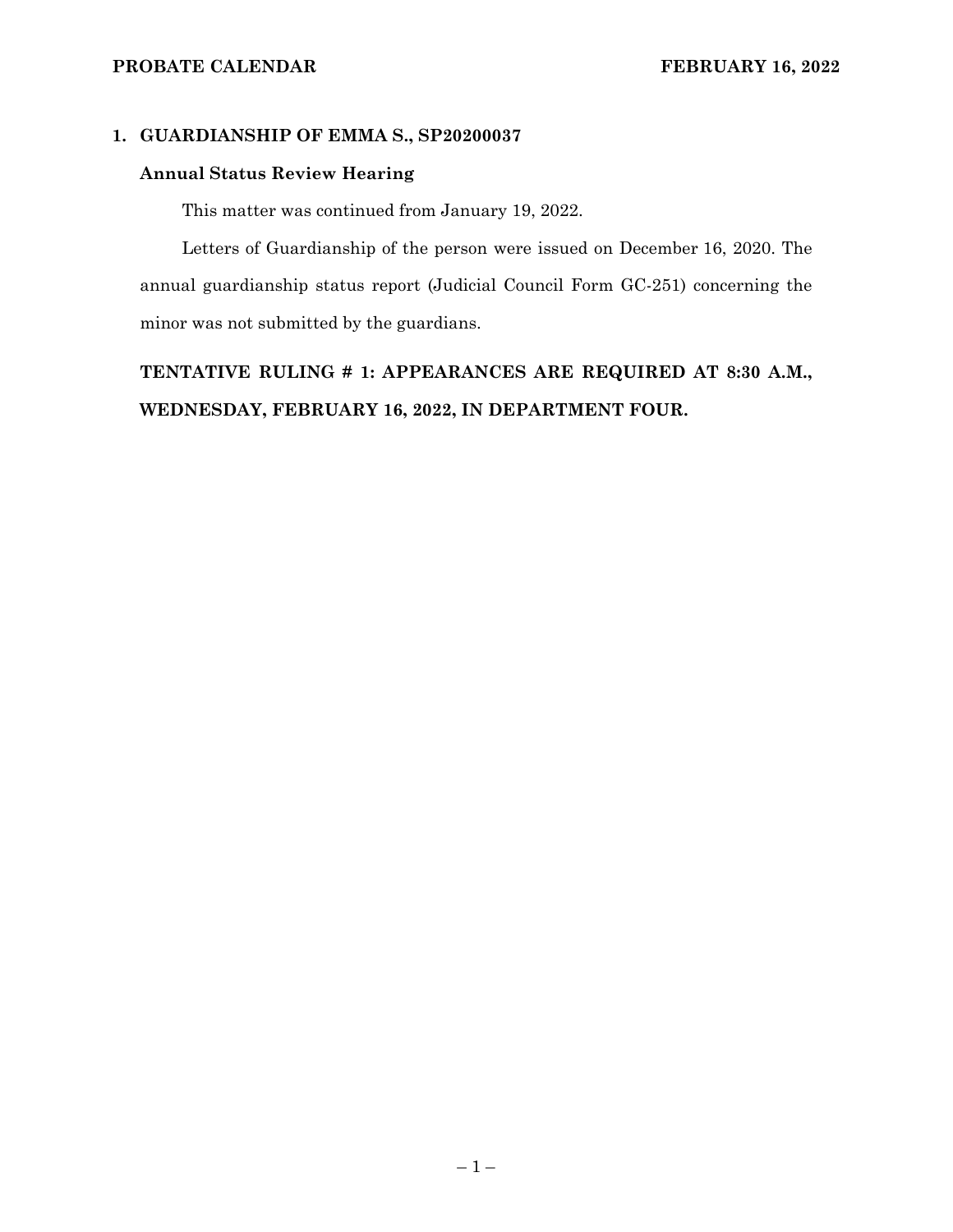## **2. ESTATE OF PRECIOUS C., SP20190026**

#### **Annual Status Review Hearing**

This matter was continued from January 19, 2022.

Letters of Guardianship of the person were issued on December 31, 2019. The annual guardianship status report (Judicial Council Form GC-251) concerning the minor was not submitted by the guardian.

**TENTATIVE RULING # 2: APPEARANCES ARE REQUIRED AT 8:30 A.M., WEDNESDAY, FEBRUARY 16, 2022, IN DEPARTMENT FOUR.**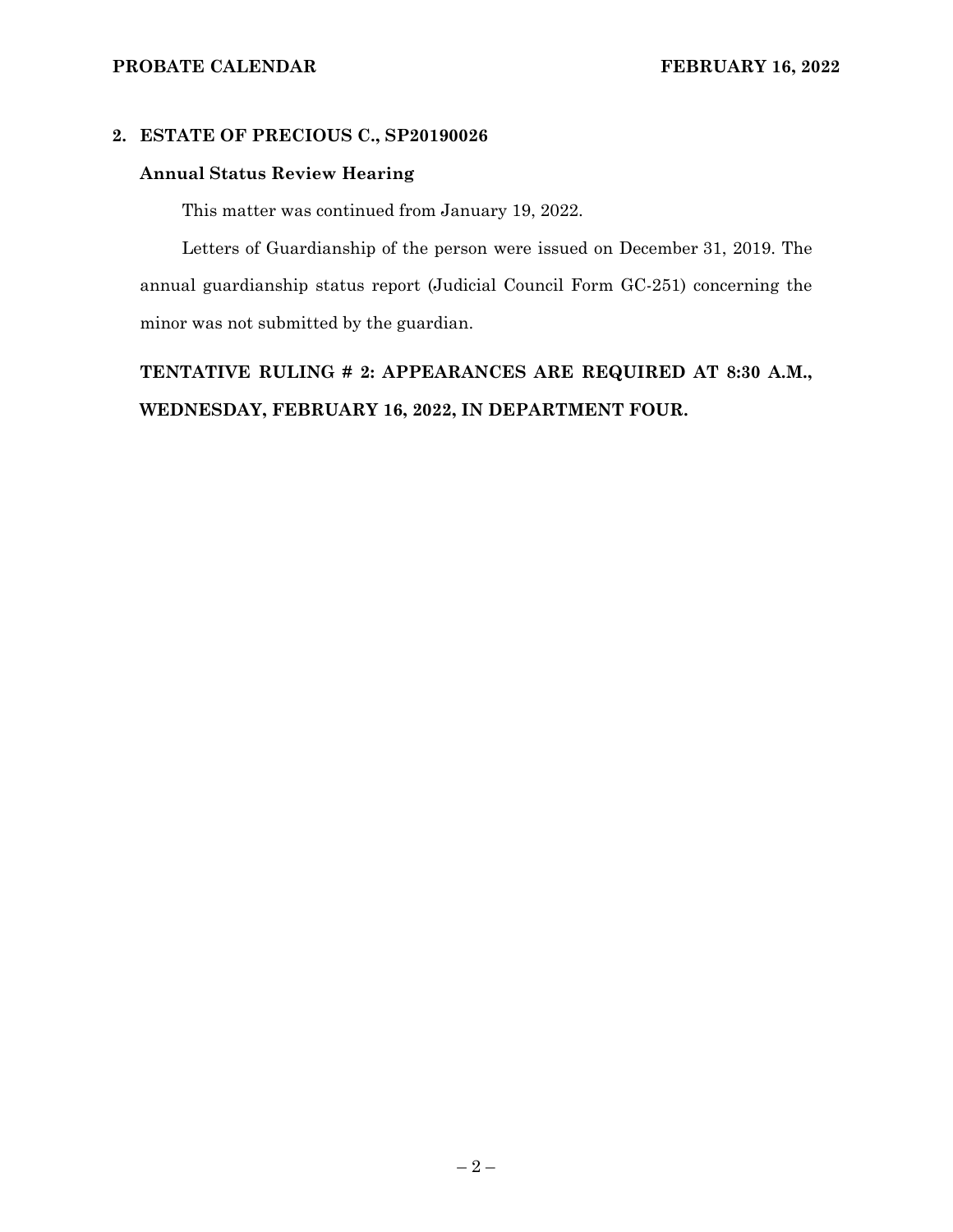**3. ESTATE OF LARSON, SP20210021** 

# **Inventory and Appraisal**

**TENTATIVE RULING # 3: THE FINAL INVENTORY AND APPRAISAL HAVING BEEN FILED JANUARY 12, 2022, THIS MATTER IS DROPPED FROM THE CALENDAR.**